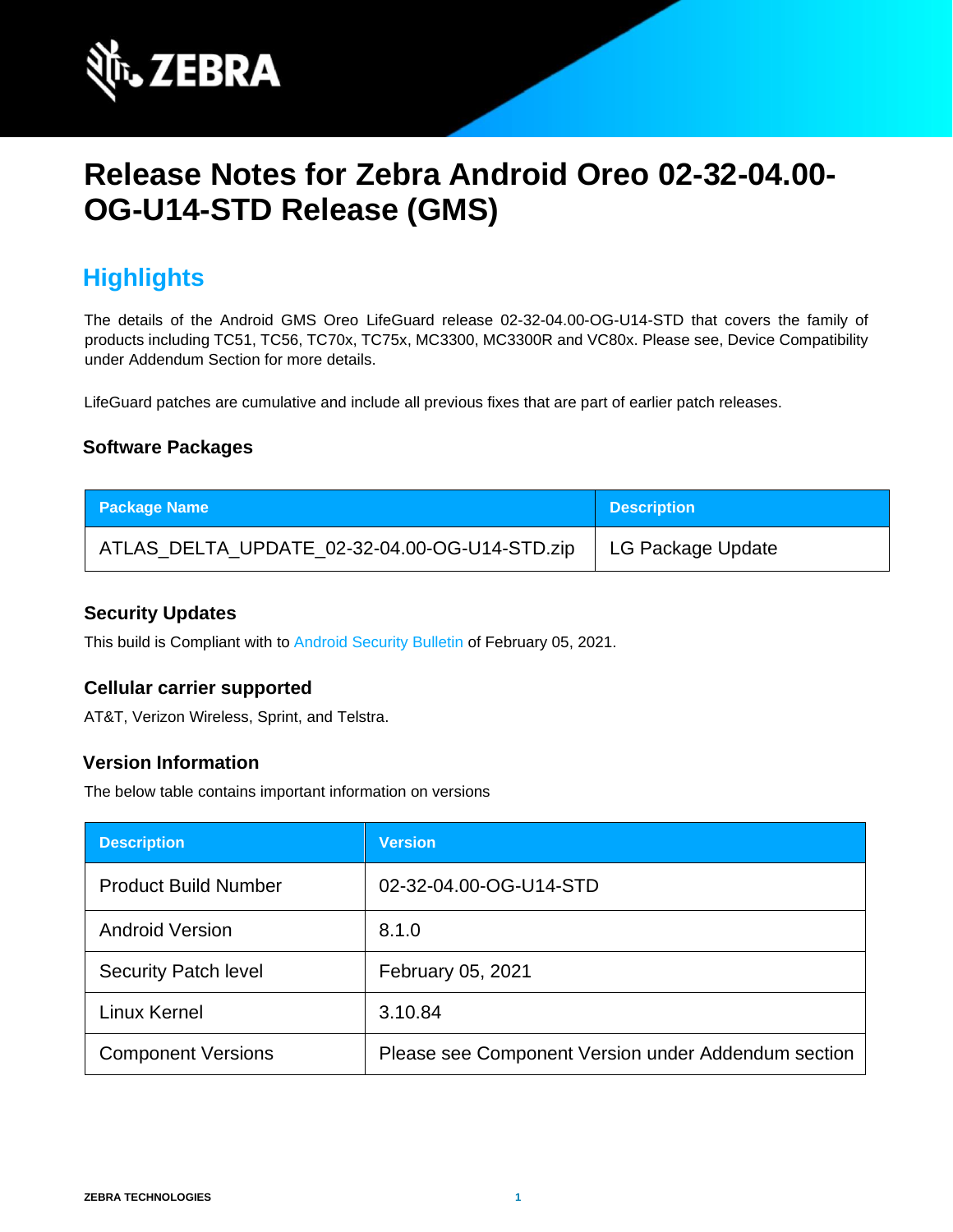

## **LG U14 Updates**

- ❖ ATLAS\_DELTA\_UPDATE\_02-32-04.00-OG-U14-STD.zip (GMS)
	- o Updated below mentioned components:
		- DataWedge 8.2.211
		- EMDK 9.0.3.3003
		- MXMF 10.3.0.18
		- OSX QCT.81.8.13.0
		- WiFi- FUSION\_BA\_2\_11.1.0.0010\_O
			- Radio: BA\_2\_11.1.0.007\_O
			- Middleware: BA\_2\_11.1.0.006\_O
		- RxLogger 5.4.16.0
		- Stage Now 5.1.0.1
		- Zebra Software License Manager 5.0.0
		- OemInfo 9.0.0.282

#### o **Resolved Issues**

- SPR41561 Resolved an issue for dialing 110 emergency number
- SPR41675 Resolved an issue wherein HW supported bands for Sprint and TMO SIMs.
- ‒ SPR40440/39918 Resolved an issue wherein Phone information was being displayed upon dialing UUID code.
- ‒ SPR40628 Resolved an issue wherein Invalid rates set in CCX Rate IE of TSPEC leads to GTK Rotation failure.
- SPR40760 Resolved an issue wherein the device losing WiFi connectivity while roaming in a suspended state.
- SPR40664 Resolved an issue wherein the default touch calibration was incorrect on newly manufactured devices.
- SPR39982 Resolved an issue wherein isVerifyAppsEnabled api was returning false though its enabled from settings.
- ‒ SPR36967/37284 Resolved an issue wherein downgrading LG patch will cause "Error Zebra Plugin Stopped" popup.
- Advanced Fusion Log size restriction support is added.
- Added support to prevent application updates based on DisallowUpdateList.
- ‒ Fixed the issue of overriding all the long-range antenna SKU devices with Mid-range antenna type by RFID Service. Based on the device/antenna type RFID service is setting the antenna configurations in the RFID module accordingly.
- Added APIs to support clearing of all paired Bluetooth devices.
- ‒ Added support in OemInfo to allows customer applications and sideloaded applications to read BT MAC address.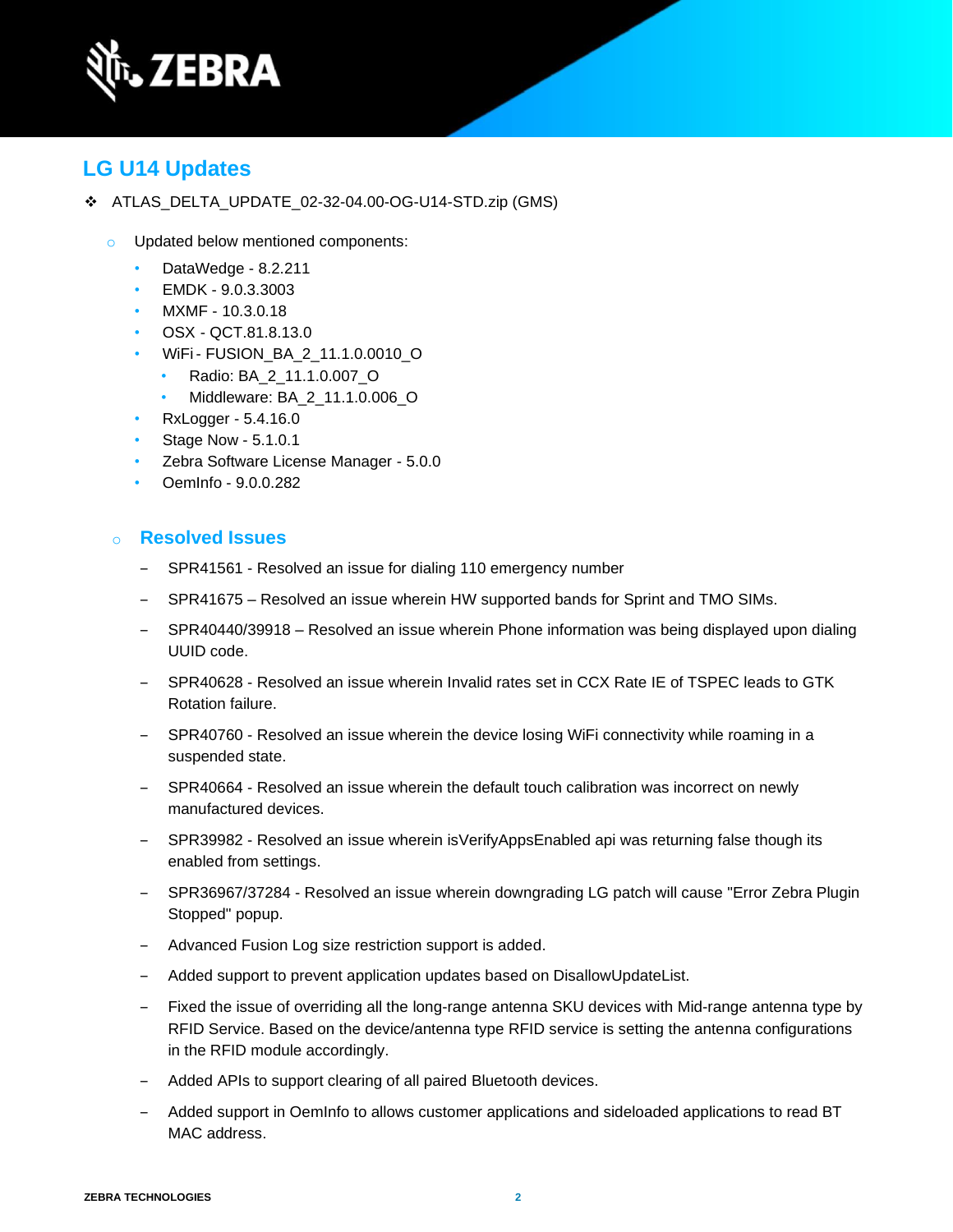

‒ Added support for feature based Zebra Software Licensing support for Enterprise Browser.

## **LG U10 Updates**

- ❖ ATLAS\_DELTA\_UPDATE\_02-32-04.00-OG-U10-STD.zip (GMS)
	- o **Resolved Issues**
		- SPR41419 Resolved an issue where TC51 performing a Slow BLE connection.

## **LG U09 Updates**

- ❖ ATLAS\_DELTA\_UPDATE\_02-32-04.00-OG-U09-STD.zip (GMS)
	- o Updated below-mentioned component:
		- OSx QCT.81.8.12.13

### **LG U08 Updates**

- ❖ ATLAS\_DELTA\_UPDATE\_02-32-04.00-OG-U08-STD.zip (GMS)
	- o Updated below mentioned components:
		- MXMF 10.2.0.25
		- DataWedge 8.2.48
		- StageNow 5.0.0.1
		- EMDK 8.2.4.2804
		- Zebra Volume Control (ZVC) 2.3.1.11
		- Zebra Software License Manager 4.1.1
		- WorryFree WiFi Analyzer WFW\_BA\_2\_7.0.0.001\_O
		- Fusion FUSION\_BA\_2\_11.1.0.005\_O
		- Radio BA\_2\_11.1.0.003\_O
		- Application BA\_2\_11.1.0.004\_O
		- Middleware BA\_2\_11.1.0.004\_O

#### o **Resolved Issues**

- ‒ SPR39697 Resolved an issue wherein touch gets auto released after 30 secs during a long press event in TC51/56 device.
- ‒ SPR40439 Resolved an issue wherein the VC80X touch calibration does not persist after a reboot.
- ‒ SPR40308 Resolved an issue where TC51 experiencing slow WiFi operation when BLE scan/transmits were running on the same band.
- ‒ Added support to change the device's domain selection from voice to data and vice versa.
- Added support for 802.11k Link and Beacon Measurement.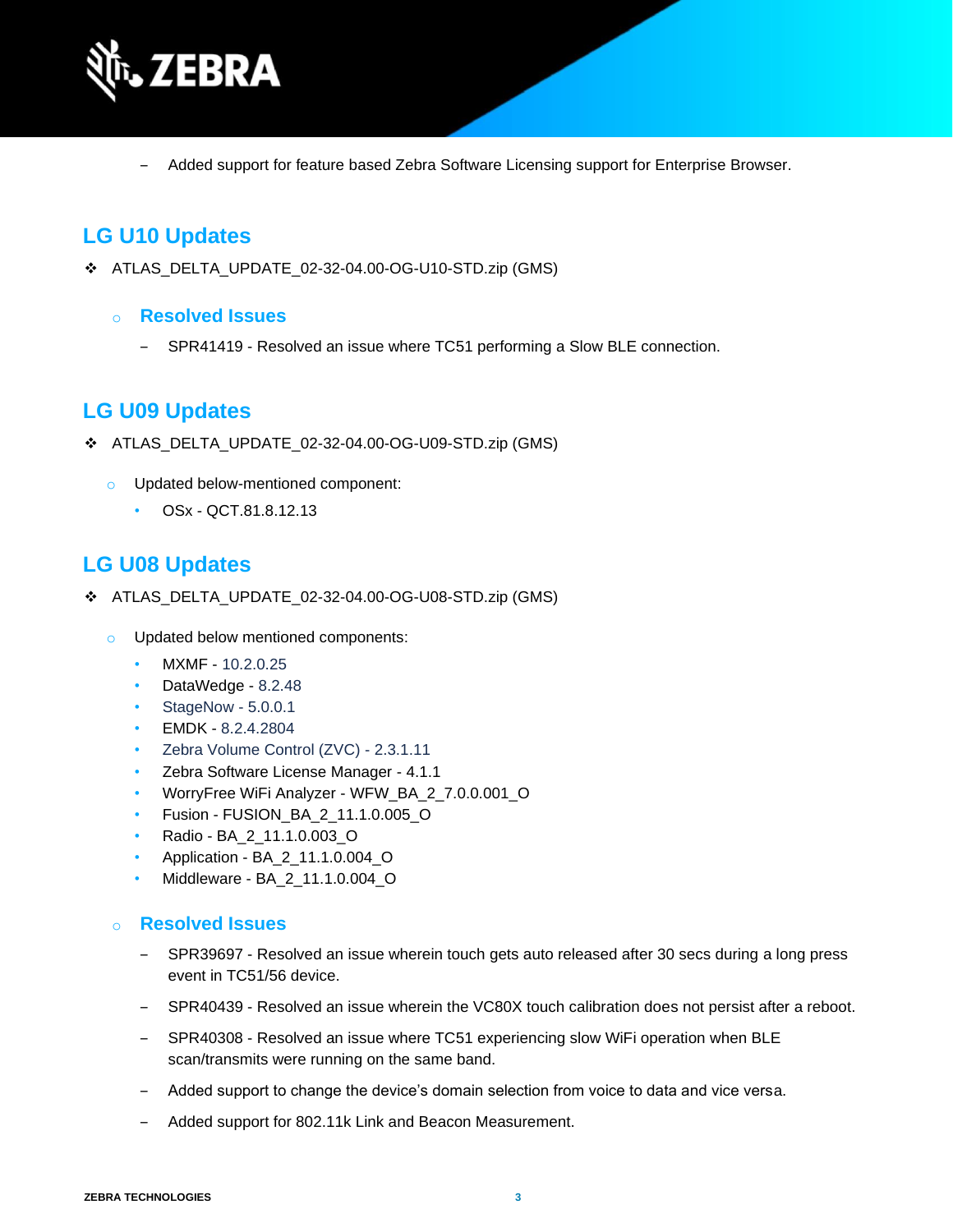

- ‒ Added Keyboard Audible Feedback feature support on MC33 and VC80x and ability to control the volume of Keyboard Audible Feedback by MDM.
- ‒ Added feature in OemInfo to verify the signature and grant read data access to applications signed with Zebra OEM keys or MX Plugin CSP keys.
- ‒ Added feature in ZDS to receive southbound messages from FCM in Oreo devices.
- Added Support for Trusted Device Pairing and Single Pairing feature over Bluetooth.
- ‒ WFW Roaming and Voice Analysis enhancements.

## **LG U07 Updates**

- ❖ ATLAS\_DELTA\_UPDATE\_02-32-04.00-OG-U07-STD.zip (GMS)
	- o Updated below mentioned components:
		- MXMF 10.1.0.47
		- DataWedge 8.1.47
		- EMDK 8.1.9.2709
		- OSx QCT.81.8.12.6
		- WiFi Firmware 7.35.205.8\_20200421
		- WorryFree WiFi Analyzer WFW\_BA\_2\_6.0.0.002\_O

### o **Resolved Issues**

- ‒ SPR39491 Resolved an issue wherein voice calls intermittently becomes one way when connected in a FT (802.11r) network.
- ‒ SPR40260 Resolved an issue wherein the QR Code provisioning from Built-In Scanner fails if the component name in QR code has an implicit class name.
- ‒ SPR40326 Resolved an issue wherein the Mobile Network menu gets disabled when the SettingsMgr CSP disabled Airplane mode.
- ‒ WFW VoIP Analysis SIP-RTP Enhancement.

## **LG U06 Updates**

- ❖ ATLAS\_DELTA\_UPDATE\_02-32-04.00-OG-U06-STD.zip (GMS)
	- o Updated below mentioned components:
		- Scanning Framework 23.2.8.0
		- Digimarc Library 3.8.1
		- Baseband ATLAS-W200720A-008.2-00033.0

### o **Resolved Issues**

SPR40075 - Resolved an issue wherein VC80x was rebooting randomly.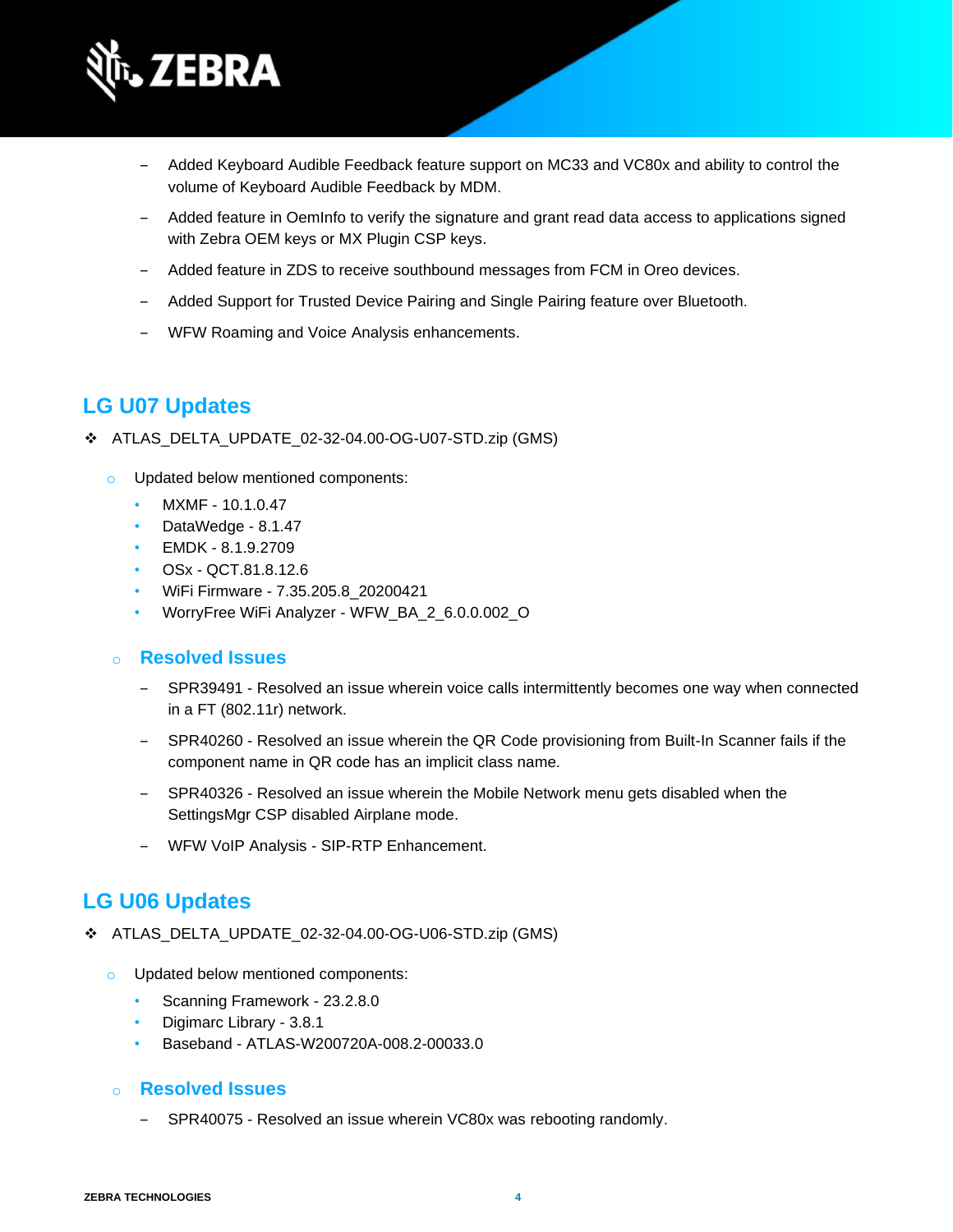

- SPR40250 Resolved an issue wherein the user was unable to power off the device by clicking on the Power menu item while the automation suite was running on the device.
- ‒ SPR40284 Resolved an issue wherein Pac Auto Proxy was not working at times.
- SPR37862 Added support for "Send Characters as Events" option.
- SPR40347 Resolved an issue wherein streaming of certain MP3 files used to fail.
- ‒ SPR39808 Resolved an issue wherein timestamp was missing in DotCode scanned data.
- SPR38723 Added support to limit the max log size in Rxlogger QxDM Plugin.
- SPR40948 Resolved an issue wherein error in barcode decoding with EMDK.

## **LG U03 Updates**

- ❖ ATLAS\_DELTA\_UPDATE\_02-32-04.00-OG-U03-STD.zip (GMS)
	- o Updated below mentioned components:
		- MXMF 10.1.0.33
		- DataWedge 8.1.38
		- EMDK 8.1.6.2706
		- StageNow 4.3.2.3
		- PTT Express 3.1.46 (Added PTT Express A la Carte license)
		- Baseband ATLAS-W200507A-007.3-00027.0

#### o **Resolved Issues**

- ‒ SPR39647 Resolved an issue wherein CODE39 symbology was not being decoded.
- ‒ SPR39819 Resolved an issue wherein an additional "Enter key" was being added in the barcode. data when Datawedge ADF rule for Line feed Action Key Char was set to "Send Char" 10.
- ‒ SPR39855 Resolved an issue wherein device was unable to connect to internet using WIFI hotspot on Telstra network.

## **LG U02 Updates**

- ❖ ATLAS\_DELTA\_UPDATE\_02-32-04.00-OG-U02-STD.zip (GMS)
	- o Updated below mentioned components:
		- Fusion FUSION\_BA\_2\_11.1.0.004\_O
		- Radio BA\_2\_11.1.0.002\_O
		- Application BA\_2\_11.1.0.003\_O
		- Middleware BA\_2\_11.1.0.003\_O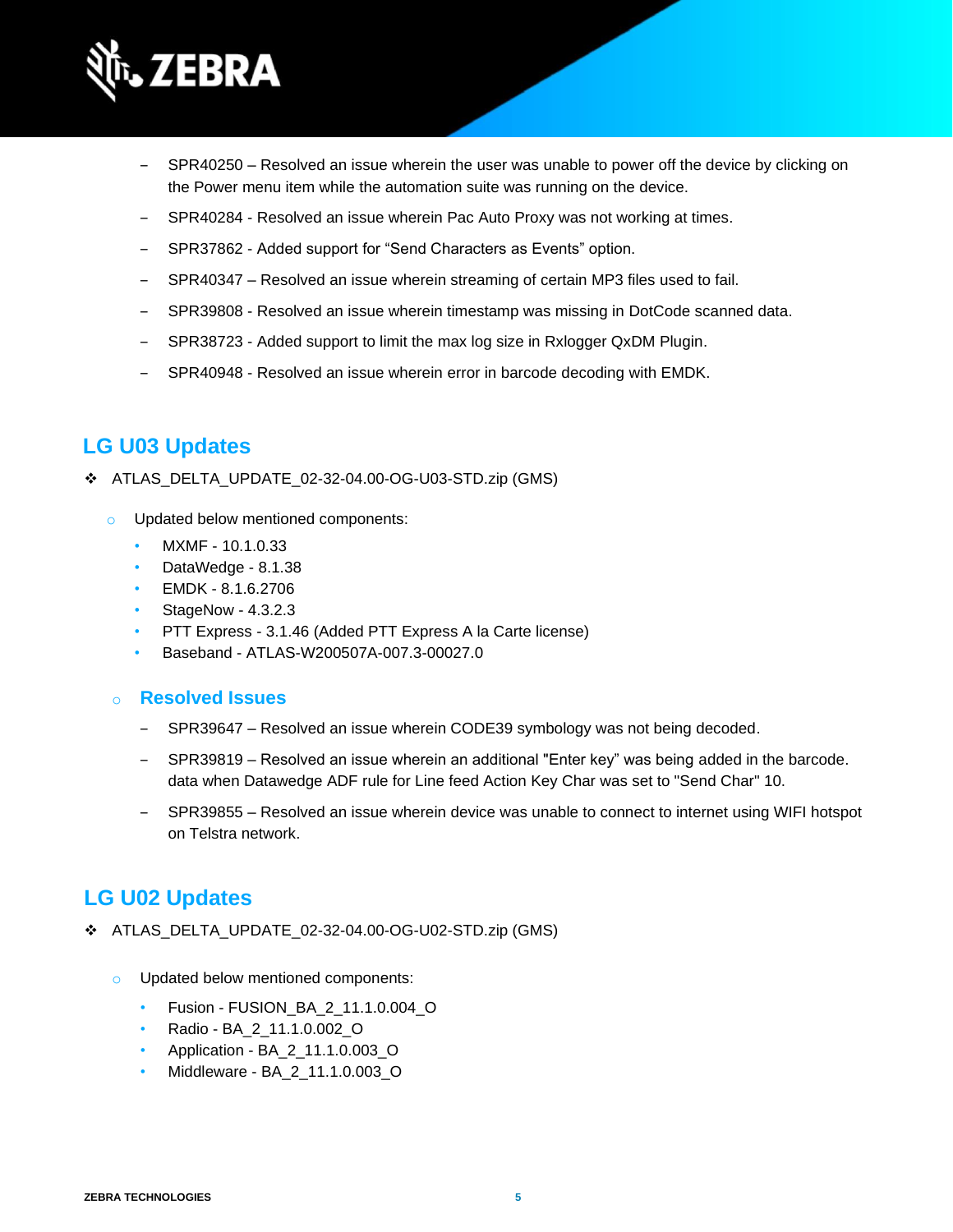

#### o **Resolved Issues**

- SPR39492 Resolved an issue wherein device failed to connect to internet when connected via iPhone Wi-Fi hotspot.
- ‒ SPR38712 Resolved an issue wherein writing to ISO15693 NFC tags would fail.
- SPR39933 Resolved an issue wherein disabling of captive portal via StageNow was not working on TC75x HW ID 33 device.

## **Installation Requirements**

- ADB installed on the PC (including adb drivers)
- USB debugging turned ON (from Developer options)
- Download LG Package and Reset Packages (Optional)
- Device has at least:
	- ‒ Version 02-32-04.00-OG-U00-STD

## **Installation Instructions**

#### **Software update procedure**

The installation instructions assume user has ADB installed on their PC (the adb drivers etc..) and user device has developer options enabled and USB debugging ON. Instructions on HOW TO enable ADB is also captured in the user guide. Please check following link for more information on installation and setup instructions.

• [Installation and setup instructions](https://www.zebra.com/content/dam/zebra_new_ia/en-us/software/operating-system/tc5x-tc7x-shared-operating-system/atlas_oreo-os-update-instructions.pdf)

## **Addendum**

#### **Device Compatibility**

This software release has been approved for use on the following devices.

#### [TC51 Home Page](https://www.zebra.com/us/en/support-downloads/mobile-computers/handheld/tc51.html)

| <b>TC51</b>               |                         |  |
|---------------------------|-------------------------|--|
| <b>Device Part Number</b> | <b>Operating System</b> |  |
| TC510K-1PAZU2P-US         | Android O               |  |
| TC510K-1PAZU2P-A6         | Android O               |  |
| TC510K-1PAZU4P-US         | Android O               |  |
| TC510K-1PAZU4P-A6         | Android O               |  |
| TC510K-1HDZU2P-US         | Android O               |  |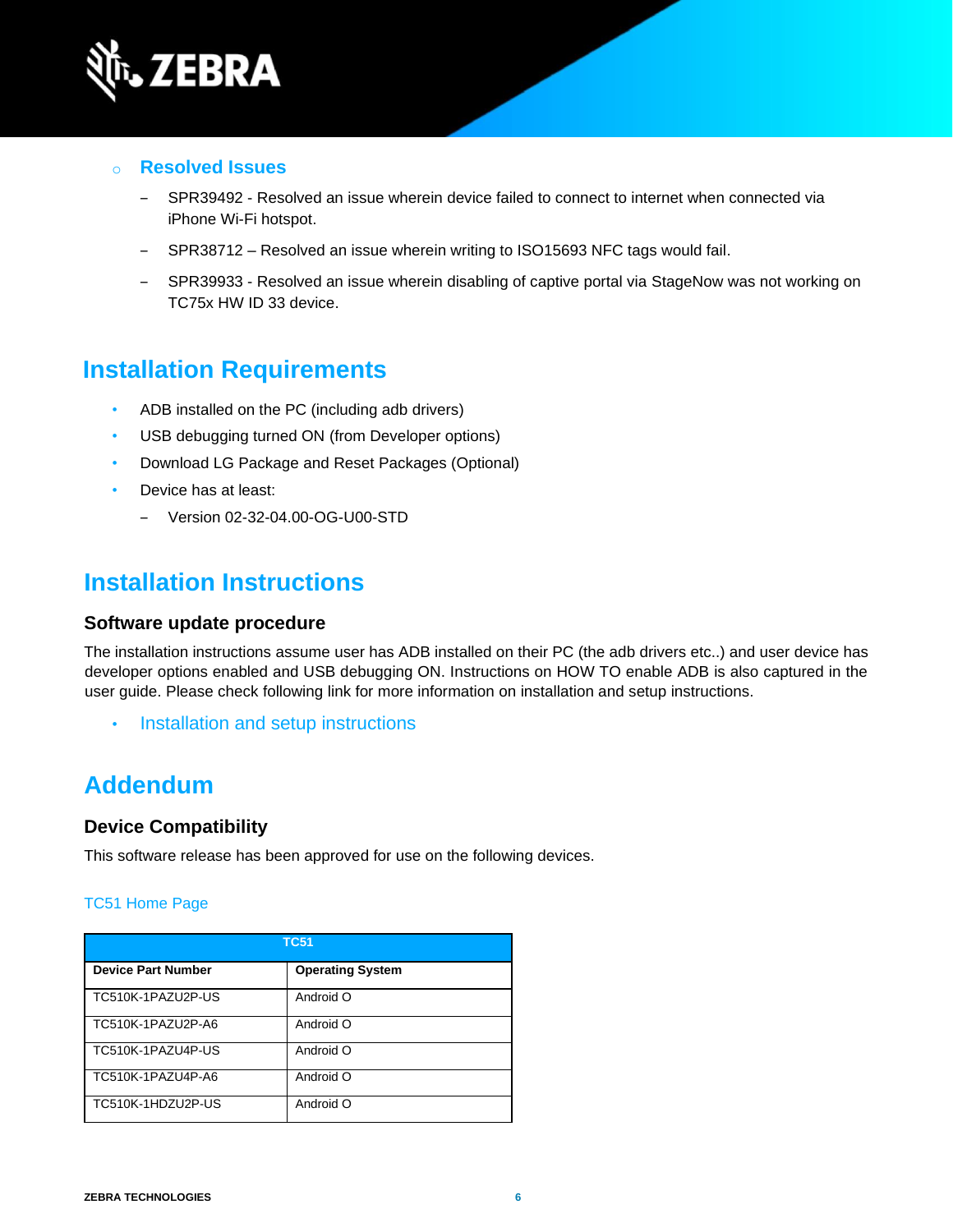

| TC510K-1HDZU4P-US | Android O |
|-------------------|-----------|
| TC510K-1HDZU2P-A6 | Android O |
| TC510K-1HDZU4P-A6 | Android O |
| TC510K-1PAZU2P-IA | Android O |
| TC510K-1PAZU4P-IA | Android O |

### [TC70x Home Page](https://www.zebra.com/us/en/support-downloads/mobile-computers/handheld/tc70x.html)

| TC70x                     |                         |  |
|---------------------------|-------------------------|--|
| <b>Device Part Number</b> | <b>Operating System</b> |  |
| TC700K-0MB22B0-A6         | Android O               |  |
| TC700K-0MB24B0-A6         | Android O               |  |
| TC700K-0MB22B0-US         | Android O               |  |
| TC700K-0MB24B0-US         | Android O               |  |
| TC700K-0MB22B0-IA         | Android O               |  |

| <b>FIPS and TAA Compliant SKUS</b> |                         |  |
|------------------------------------|-------------------------|--|
| <b>Device Part Number</b>          | <b>Operating System</b> |  |
| TC510K-1PAZU4P-FT                  | Android O               |  |
| TC510K-1HDZU2P-FT                  | Android O               |  |
| TC510K-1HDZU4P-FT                  | Android O               |  |
| TC700K-0MB24B0-FT                  | Android O               |  |

### [TC56 Home Page](https://www.zebra.com/us/en/support-downloads/mobile-computers/handheld/tc56.html)

| <b>TC56</b>               |                         |  |
|---------------------------|-------------------------|--|
| <b>Device Part Number</b> | <b>Operating System</b> |  |
| TC56CJ-1PAZU2P-US         | Android O               |  |
| TC56CJ-1PAZU2P-A6         | Android O               |  |
| TC56DJ-1PAZU2P-A6         | Android O               |  |
| TC56DJ-1PAZU2P-BR         | Android O               |  |
| TC56DJ-1PAZU2P-IA         | Android O               |  |
| TC56DJ-1PAZU2P-CN         | Android O               |  |
| TC56DJ-1PAZU2P-TN         | Android O               |  |
| TC56DJ-1PAZU2P-ID         | Android O               |  |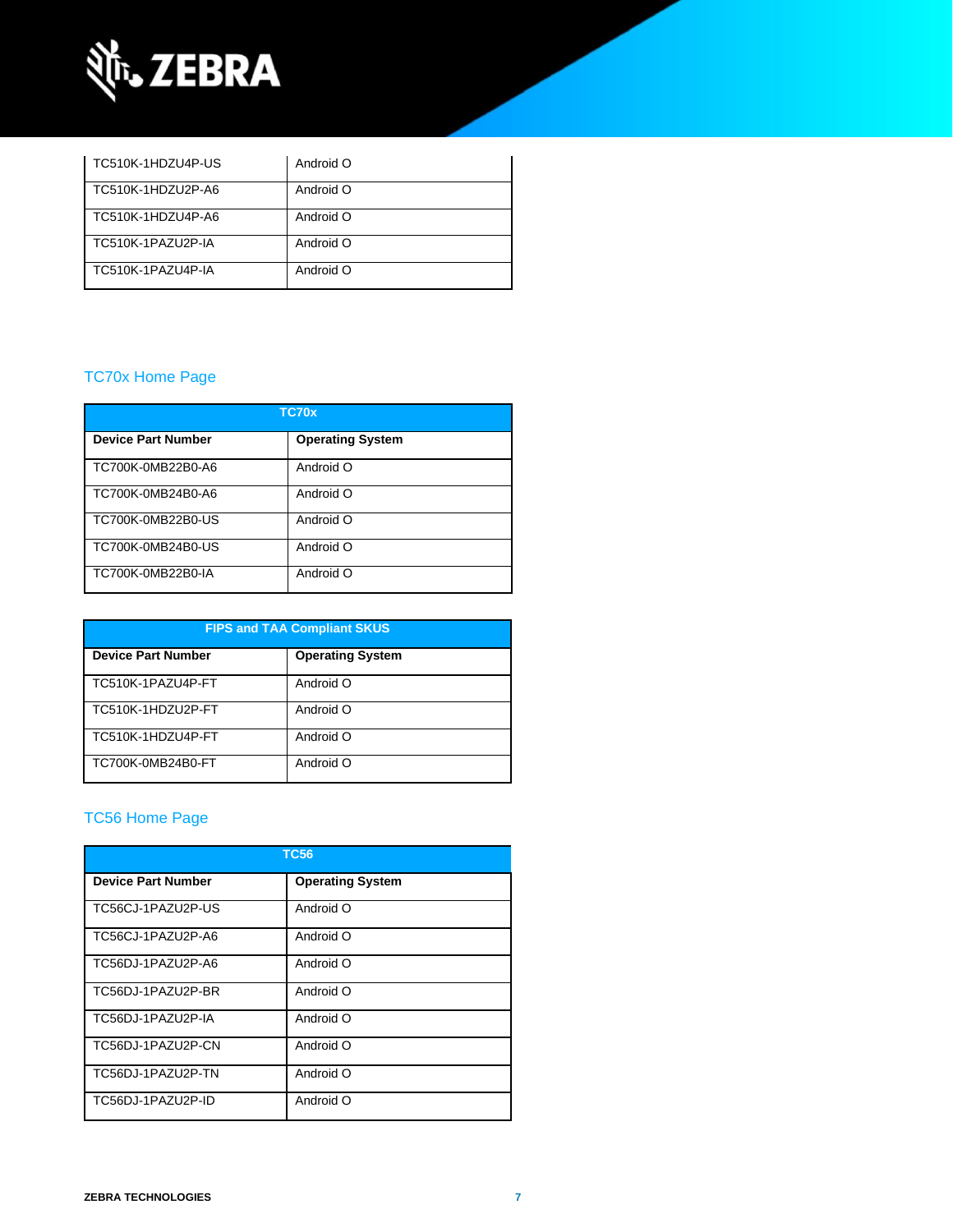

| TC56CJ-1PAZU4P-US | Android O |
|-------------------|-----------|
| TC56CJ-1PAZU4P-A6 | Android O |
| TC56DJ-1PAZU4P-A6 | Android O |
| TC56DJ-1PAZU4P-BR | Android O |
| TC56DJ-1PAZU4P-IA | Android O |
| TC56DJ-1PAZU4P-TN | Android O |
| TC56DJ-1PAZU4P-CN | Android O |
| TC56DJ-1PAZU4P-ID | Android O |

### [TC75x Home Page](https://www.zebra.com/us/en/support-downloads/mobile-computers/handheld/tc75x.html)

| <b>TC75x</b>              |                         |  |
|---------------------------|-------------------------|--|
| <b>Device Part Number</b> | <b>Operating System</b> |  |
| TC75EK-2MB22AB-US         | Android O               |  |
| TC75FK-2MB24AB-US         | Android O               |  |
| TC75EK-2MF22AB-US         | Android O               |  |
| TC75EK-2MB22AF-US         | Android O               |  |
| TC75FK-2MB22AD-A6         | Android O               |  |
| TC75FK-2MB24AD-A6         | Android O               |  |
| TC75FK-2MB22AD-BR         | Android O               |  |
| TC75FK-2MB22AD-IA         | Android O               |  |
| TC75FK-2MB22AD-ID         | Android O               |  |
| TC75FK-2MB22AD-TN         | Android O               |  |
| TC75FK-2MF22AD-A6         | Android O               |  |
| TC75FK-2MB22AD-TW         | Android O               |  |
| TC75GK-2MB22AD-A6         | Android O               |  |
| TC75GK-2MB24AD-A6         | Android O               |  |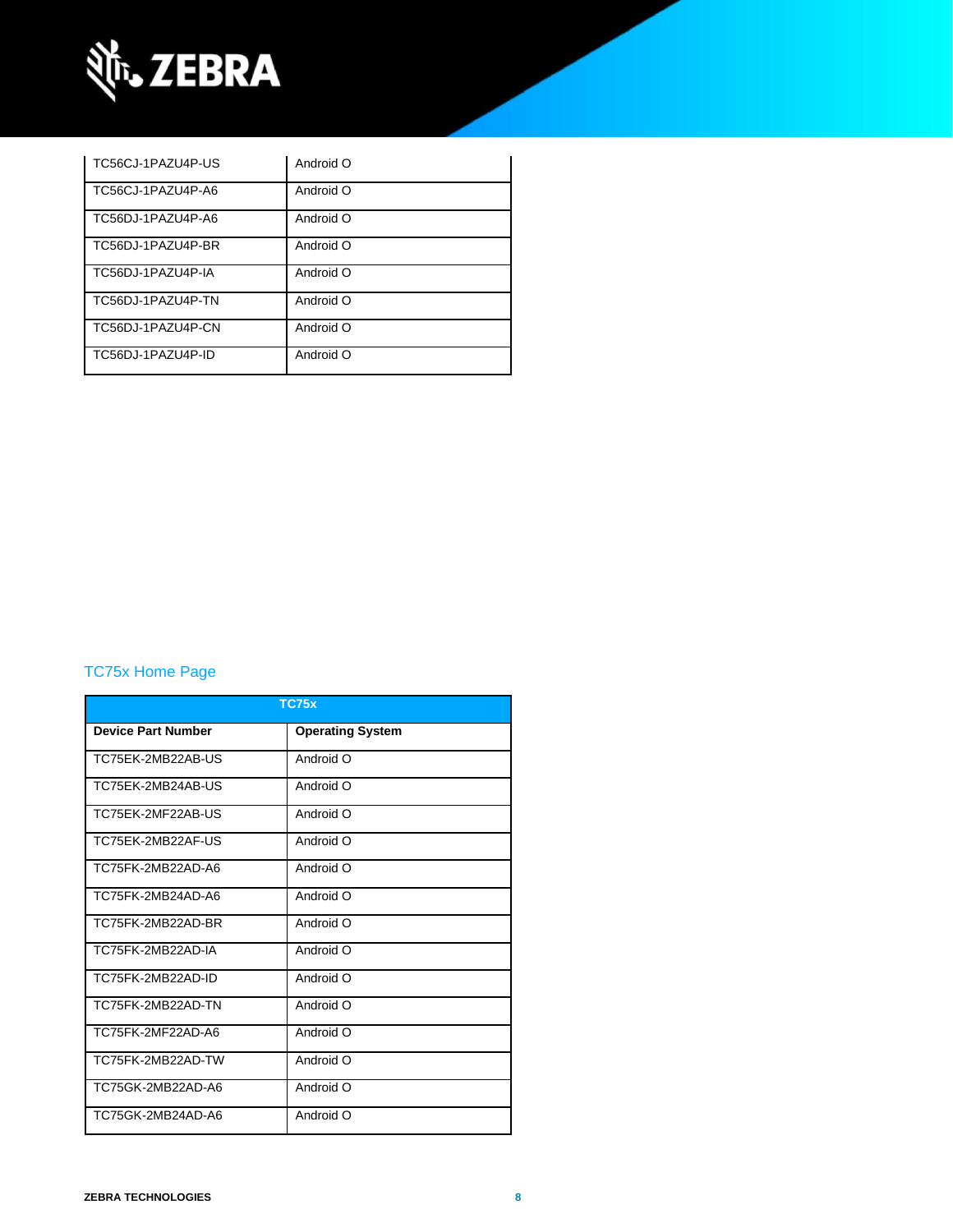

| TC75GK-2MF22AD-A6                  | Android O               |  |
|------------------------------------|-------------------------|--|
| <b>FIPS and TAA Compliant SKUS</b> |                         |  |
| <b>Device Part Number</b>          | <b>Operating System</b> |  |
| TC56CJ-1PAZU4P-FT                  | Android O               |  |
| <b>FIPS and TAA Compliant SKUS</b> |                         |  |
| <b>Device Part Number</b>          | <b>Operating System</b> |  |
| TC75EK-2MB24AB-FT                  | Android O               |  |

### [VC80x Home Page](https://www.zebra.com/us/en/support-downloads/mobile-computers/vehicle-mounted/vc80x.html)

| <b>VC80x USA</b>               |                           |                         |  |
|--------------------------------|---------------------------|-------------------------|--|
|                                | <b>Device Part Number</b> | <b>Operating System</b> |  |
| Warehouse                      | VC80X-10SSRAAABA-U        | Android O               |  |
| <b>Freezer</b>                 | VC80X-10FSRAAABA-U        | Android O               |  |
| <b>Outdoor</b>                 | VC80X-10SORAAABA-U        | Android O               |  |
|                                |                           |                         |  |
| <b>VC80x Rest of the World</b> |                           |                         |  |
| Warehouse                      | VC80X-10SSRAAABA-I        | Android O               |  |
| Freezer                        | VC80X-10FSRAAABA-I        | Android O               |  |
| <b>Outdoor</b>                 | VC80X-10SORAAABA-I        | Android O               |  |

## MC3300 [Home Page](https://www.zebra.com/us/en/support-downloads/mobile-computers/handheld/mc3300.html)

| <b>MC3300</b>             |                         |                           | <b>MC3300</b>           |  |
|---------------------------|-------------------------|---------------------------|-------------------------|--|
| <b>Device Part Number</b> | <b>Operating System</b> | <b>Device Part number</b> | <b>Operating System</b> |  |
| MC330M-RL4SG2RW           | Android O               | MC330K-SE3HG3RW           | Android O               |  |
| MC330M-RL2SG2RW           | Android O               | MC330K-SE2HG3RW           | Android O               |  |
| MC330M-RL3SG2US           | Android O               | MC330M-GL4HG2US           | Android O               |  |
| MC330M-RL2SG2US           | Android O               | MC330M-GL3HG2US           | Android O               |  |
| MC330M-SL2HG2RW           | Android O               | MC330M-GL2HG2US           | Android O               |  |
| MC330M-RL3SG2RW           | Android O               | MC330M-GI3HG2US           | Android O               |  |
| MC330M-GL3HG2RW           | Android O               | MC330M-GI2HG2US           | Android O               |  |
| MC330M-GI3HG2RW           | Android O               | MC330K-SE4HG3US           | Android O               |  |
| MC330M-SL3HG2RW           | Android O               | MC330K-SE3HG3US           | Android O               |  |
| MC330M-RL3HG2RW           | Android O               | MC330K-GL4HG3US           | Android O               |  |
| MC330M-SL4HG2US           | Android O               | MC330K-SE2HG3US           | Android O               |  |

| <b>MC3300</b>             |                         |  |
|---------------------------|-------------------------|--|
| <b>Device Part number</b> | <b>Operating System</b> |  |
| MC330K-SE3HG3RW           | Android O               |  |
| MC330K-SE2HG3RW           | O bionbnA               |  |
| MC330M-GL4HG2US           | Android O               |  |
| MC330M-GL3HG2US           | Android O               |  |
| MC330M-GL2HG2US           | O bionbnA               |  |
| MC330M-GI3HG2US           | Android O               |  |
| MC330M-GI2HG2US           | O bionbnA               |  |
| MC330K-SE4HG3US           | Android O               |  |
| MC330K-SE3HG3US           | Android O               |  |
| MC330K-GL4HG3US           | Android O               |  |
| MC330K-SE2HG3US           | Android O               |  |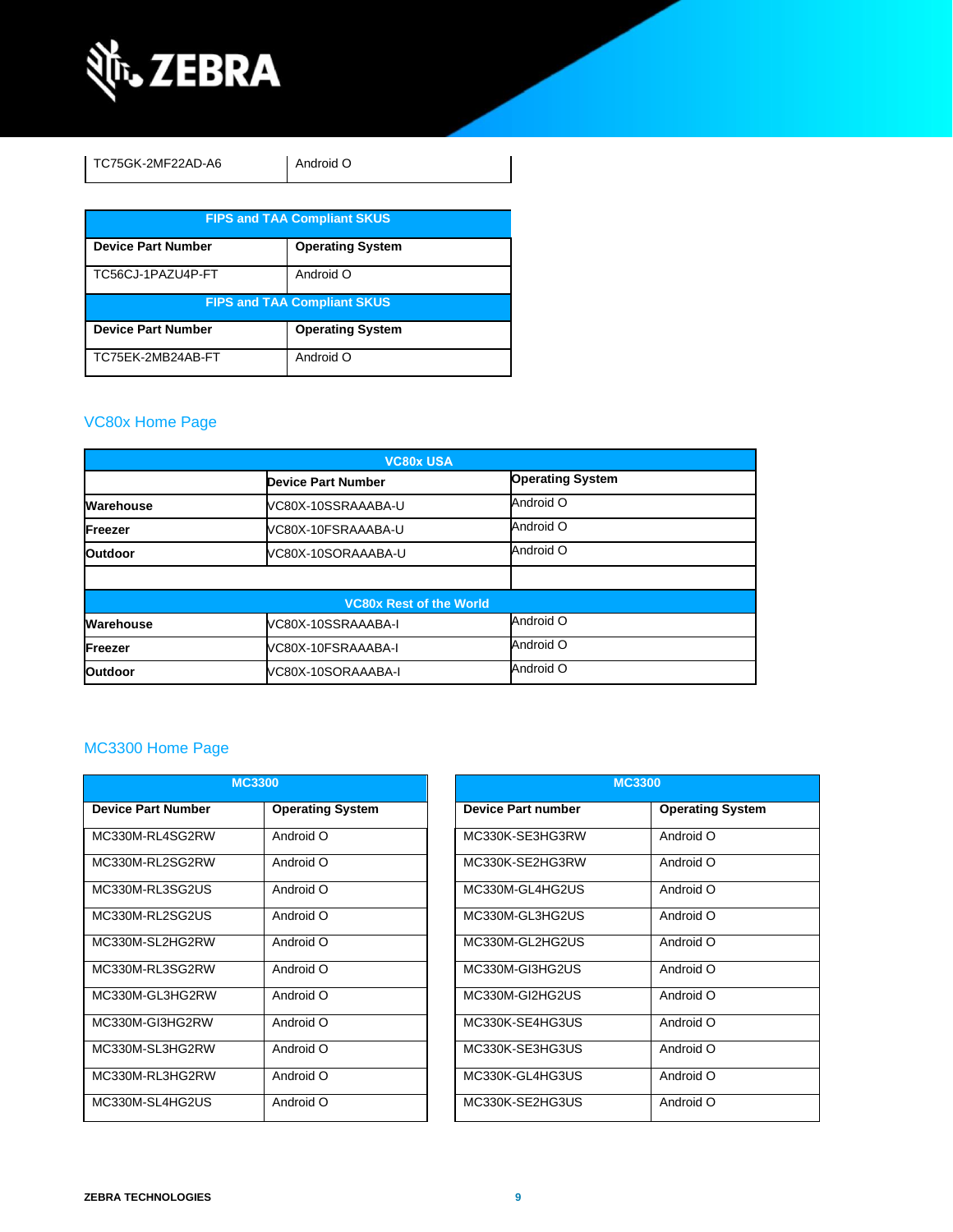

| MC330M-SL3HG2US | Android O | MC330K-GL4HG4US | Android O |
|-----------------|-----------|-----------------|-----------|
| MC330M-RL4SG2US | Android O | MC330K-GI3HG3US | Android O |
| MC330M-RL3HG2US | Android O | MC330K-SG3HG4RW | Android O |
| MC330K-RL3SG3RW | Android O | MC330K-SG2HG4RW | Android O |
| MC330M-SN3HG2RW | Android O | MC330K-GE4HG3US | Android O |
| MC330M-SI4HG2RW | Android O | MC330K-GE3HG3US | Android O |
| MC330M-SI3HG2RW | Android O | MC330K-GE2HG3US | Android O |
| MC330M-SI2HG2RW | Android O | MC330K-SG4HG4US | Android O |
| MC330M-SI4HG2US | Android O | MC330K-SG3HG4US | Android O |
| MC330K-GL4HG3RW | Android O | MC330K-SG2HG4US | Android O |
| MC330K-GI4HG4RW | Android O | MC330K-GE4HG4US | Android O |
| MC330K-GI4HG3RW | Android O | MC330K-GE2HG4US | Android O |
| MC330M-SN4HG2US | Android O | MC330K-GI3HG3IN | Android O |
| MC330M-SI3HG2US | Android O | MC330M-SI3HG2IN | Android O |
| MC330K-RL3HG3RW | Android O | MC330M-GJ3HG2RW | Android O |
| MC330M-GL4HG2RW | Android O | MC330M-SK3HG2RW | Android O |
| MC330M-GL2HG2RW | Android O | MC330M-SJ4HG2RW | Android O |
| MC330M-GI4HG2RW | Android O | MC330M-SJ3HG2RW | Android O |
| MC330M-GI4HG2IN | Android O | MC330M-SJ2HG2RW | Android O |
| MC330M-GI3HG2IN | Android O | MC330M-SJ4HG2US | Android O |
| MC330M-GI2HG2RW | Android O | MC330K-GJ4HG4RW | Android O |
| MC330K-SL4HG3RW | Android O | MC330K-GJ4HG3RW | Android O |
| MC330K-SL2HG3RW | Android O | MC330M-SK4HG2US | Android O |
| MC330K-RL4HG3RW | Android O | MC330M-SJ3HG2US | Android O |
| MC330K-RL4HG3US | Android O | MC330M-GJ4HG2RW | Android O |
| MC330K-SI3HG3RW | Android O | MC330M-GJ4HG2IN | Android O |
| MC330K-SN4HG3RW | Android O | MC330M-GJ3HG2IN | Android O |
| MC330K-SN3HG3RW | Android O | MC330M-GJ2HG2RW | Android O |
| MC330K-SI4HG3RW | Android O | MC330K-SJ3HG3RW | Android O |
| MC330K-SI2HG3RW | Android O | MC330K-SK4HG3RW | Android O |
| MC330K-GL3HG4RW | Android O | MC330K-SK3HG3RW | Android O |
| MC330K-GL3HG3RW | Android O | MC330K-SJ4HG3RW | Android O |
| MC330K-GL2HG3RW | Android O | MC330K-SJ2HG3RW | Android O |
| MC330K-GI3HG4RW | Android O | MC330K-GJ3HG4RW | Android O |
| MC330K-GI3HG3RW | Android O | MC330K-GJ3HG3RW | Android O |
| MC330K-GE4HG4RW | Android O | MC330K-SJ4HG3US | Android O |
|                 |           |                 |           |

| MC330K-GL4HG4US | Android O |
|-----------------|-----------|
| MC330K-GI3HG3US | Android O |
| MC330K-SG3HG4RW | Android O |
| MC330K-SG2HG4RW | Android O |
| MC330K-GE4HG3US | Android O |
| MC330K-GE3HG3US | Android O |
| MC330K-GE2HG3US | Android O |
| MC330K-SG4HG4US | Android O |
| MC330K-SG3HG4US | Android O |
| MC330K-SG2HG4US | Android O |
| MC330K-GE4HG4US | Android O |
| MC330K-GE2HG4US | Android O |
| MC330K-GI3HG3IN | Android O |
| MC330M-SI3HG2IN | Android O |
| MC330M-GJ3HG2RW | Android O |
| MC330M-SK3HG2RW | Android O |
| MC330M-SJ4HG2RW | Android O |
| MC330M-SJ3HG2RW | Android O |
| MC330M-SJ2HG2RW | Android O |
| MC330M-SJ4HG2US | Android O |
| MC330K-GJ4HG4RW | Android O |
| MC330K-GJ4HG3RW | Android O |
| MC330M-SK4HG2US | Android O |
| MC330M-SJ3HG2US | Android O |
| MC330M-GJ4HG2RW | Android O |
| MC330M-GJ4HG2IN | Android O |
| MC330M-GJ3HG2IN | Android O |
| MC330M-GJ2HG2RW | Android O |
| MC330K-SJ3HG3RW | Android O |
| MC330K-SK4HG3RW | Android O |
| MC330K-SK3HG3RW | Android O |
| MC330K-SJ4HG3RW | Android O |
| MC330K-SJ2HG3RW | Android O |
| MC330K-GJ3HG4RW | Android O |
| MC330K-GJ3HG3RW | Android O |
| MC330K-SJ4HG3US | Android O |
|                 |           |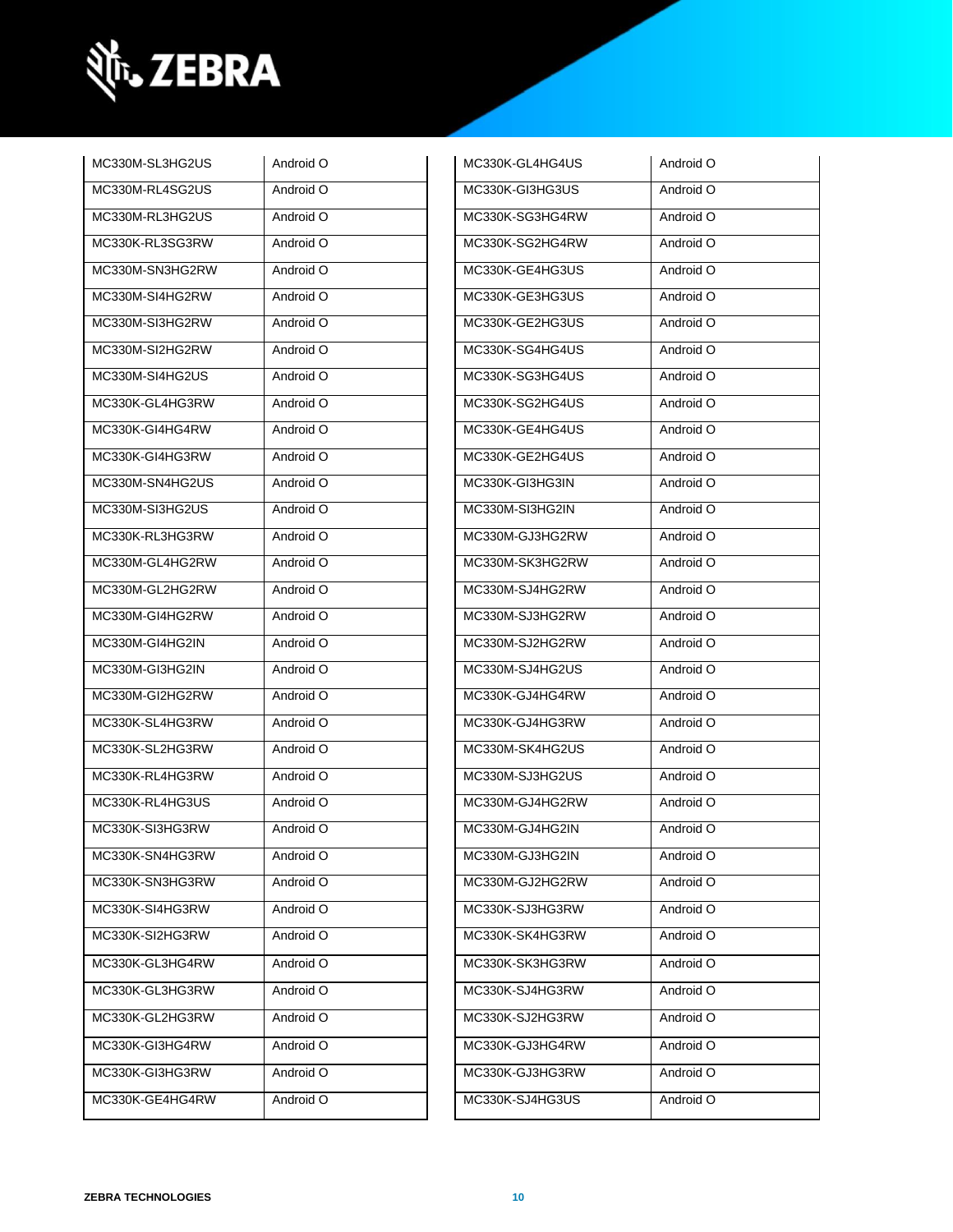

| MC330K-GE4HG3RW | Android O | MC330K-SK4HG3US | Android O |
|-----------------|-----------|-----------------|-----------|
| MC330K-GE3HG3RW | Android O | MC330K-SJ3HG3US | Android O |
| MC330K-GE2HG4RW | Android O | MC330M-GJ4HG2US | Android O |
| MC330K-GE2HG3RW | Android O | MC330K-SA3HG4RW | Android O |
| MC330K-SI4HG3US | Android O | MC330K-SM4HG4RW | Android O |
| MC330K-SN4HG3US | Android O | MC330K-SM3HG4RW | Android O |
| MC330K-SI3HG3US | Android O | MC330K-SA4HG4RW | Android O |
| MC330K-RC3HG4RW | Android O | MC330K-SA4HG4US | Android O |
| MC330K-RC4HG4RW | Android O | MC330K-SM4HG4US | Android O |
| MC330K-RC4HG4US | Android O | MC330K-SM3HG4US | Android O |
| MC330M-GI4HG2US | Android O | MC330K-SA3HG4US | Android O |
| MC330K-RC3HG4US | Android O | MC330K-GJ4HG4US | Android O |
| MC330K-SB3HG4RW | Android O | MC330K-GJ4HG3US | Android O |
| MC330K-SP4HG4RW | Android O | MC330M-GJ3HG2US | Android O |
| MC330K-SP3HG4RW | Android O | MC330M-GJ2HG2US | Android O |
| MC330K-SB4HG4RW | Android O | MC330K-GJ3HG3US | Android O |
| MC330K-SB4HG4US | Android O | MC330K-GJ3HG3IN | Android O |
| MC330K-SP4HG4US | Android O | MC330M-SJ3HG2IN | Android O |
| MC330K-SP3HG4US | Android O | MC330K-GI2HG3RW | Android O |
| MC330K-SB3HG4US | Android O | MC330K-SP2HG4RW | Android O |
| MC330K-GI4HG4US | Android O | MC330K-GJ2HG3RW | Android O |
| MC330K-GI4HG3US | Android O | MC330K-SM2HG4RW | Android O |
| MC330K-SE4HG3RW | Android O |                 |           |
|                 |           |                 |           |

| MC330K-SK4HG3US | Android O |
|-----------------|-----------|
| MC330K-SJ3HG3US | Android O |
| MC330M-GJ4HG2US | Android O |
| MC330K-SA3HG4RW | Android O |
| MC330K-SM4HG4RW | Android O |
| MC330K-SM3HG4RW | Android O |
| MC330K-SA4HG4RW | Android O |
| MC330K-SA4HG4US | Android O |
| MC330K-SM4HG4US | Android O |
| MC330K-SM3HG4US | Android O |
| MC330K-SA3HG4US | Android O |
| MC330K-GJ4HG4US | Android O |
| MC330K-GJ4HG3US | Android O |
| MC330M-GJ3HG2US | Android O |
| MC330M-GJ2HG2US | Android O |
| MC330K-GJ3HG3US | Android O |
| MC330K-GJ3HG3IN | Android O |
| MC330M-SJ3HG2IN | Android O |
| MC330K-GI2HG3RW | Android O |
| MC330K-SP2HG4RW | Android O |
| MC330K-GJ2HG3RW | Android O |
| MC330K-SM2HG4RW | Android O |
|                 |           |

### [MC3300R Home Page](https://www.zebra.com/us/en/support-downloads/rfid/rfid-handhelds/mc3300r.html)

|                           | <b>MC3300R</b>          |                    | <b>MC3300R</b>          |
|---------------------------|-------------------------|--------------------|-------------------------|
| <b>Device Part Number</b> | <b>Operating System</b> | Device Part number | <b>Operating System</b> |
| MC333R-GI2HG4US           | Android O               | MC333R-GI3HG4US    | Android O               |
| MC339R-GE2HG4US           | Android O               | MC339R-GE3HG4US    | Android O               |
| MC339R-GF2HG4US           | Android O               | MC339R-GF3HG4US    | Android O               |
| MC333R-GI2HG4EU           | Android O               | MC333R-GI3HG4EU    | Android O               |
| MC339R-GE2HG4EU           | Android O               | MC339R-GE3HG4EU    | Android O               |
| MC339R-GF2HG4EU           | Android O               | MC339R-GF3HG4EU    | Android O               |
| MC333R-GI2HG4IN           | Android O               | MC333R-GI4HG4US    | Android O               |
| MC339R-GF2HG4IN           | Android O               | MC339R-GE4HG4US    | Android O               |

| <b>MC3300R</b>          |                           | <b>MC3300R</b>          |
|-------------------------|---------------------------|-------------------------|
| <b>Operating System</b> | <b>Device Part number</b> | <b>Operating System</b> |
| Android O               | MC333R-GI3HG4US           | Android O               |
| Android O               | MC339R-GE3HG4US           | Android O               |
| Android O               | MC339R-GF3HG4US           | Android O               |
| Android O               | MC333R-GI3HG4EU           | Android O               |
| Android O               | MC339R-GE3HG4EU           | Android O               |
| Android O               | MC339R-GF3HG4EU           | Android O               |
| Android O               | MC333R-GI4HG4US           | Android O               |
| Android O               | MC339R-GE4HG4US           | Android O               |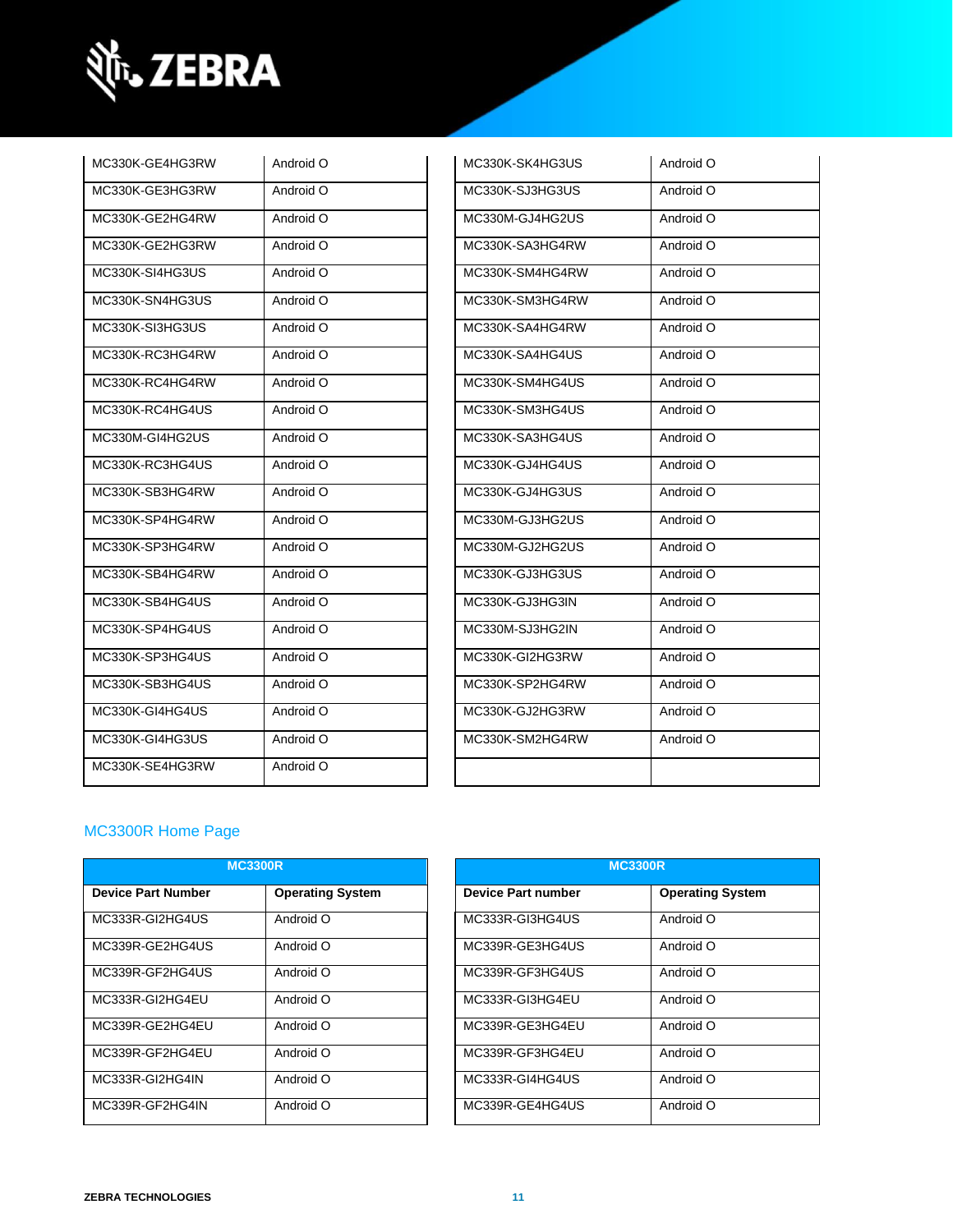

| MC333R-GI2HG4JP | Android O | MC339R-GF4HG4US | Android O |
|-----------------|-----------|-----------------|-----------|
| MC333R-GI2HG4WR | Android O | MC333R-GI4HG4EU | Android O |
| MC339R-GE2HG4WR | Android O | MC339R-GE4HG4EU | Android O |
| MC339R-GF2HG4WR | Android O | MC339R-GF4HG4EU | Android O |
| MC333R-GI4HG4WR | Android O | MC339R-GF4HG4WR | Android O |
| MC333R-GI4HG4JP | Android O | MC339R-GF4HG4IN | Android O |
| MC333R-GI4HG4IN | Android O | MC339R-GE4HG4WR | Android O |

| MC339R-GF4HG4US | Android O |
|-----------------|-----------|
| MC333R-GI4HG4EU | Android O |
| MC339R-GE4HG4EU | Android O |
| MC339R-GF4HG4EU | Android O |
| MC339R-GF4HG4WR | Android O |
| MC339R-GF4HG4IN | Android O |
| MC339R-GE4HG4WR | Android O |

## **Component Versions**

For detailed release notes, please refer [techdocs.zebra.com,](https://techdocs.zebra.com/) [developer.zebra.com](https://developer.zebra.com/)

| <b>Component / Description</b>   | <b>Version</b>                                                  |
|----------------------------------|-----------------------------------------------------------------|
| <b>Product Build Number</b>      | 02-32-04.00-OG-U14-STD                                          |
| <b>Android Version</b>           | 8.1.0                                                           |
| <b>Linux Kernel</b>              | 3.10.84                                                         |
| <b>Android SDK Level</b>         | 27                                                              |
| <b>Platform</b>                  | QC8956                                                          |
| <b>Bluetooth Stack</b>           | 4.1                                                             |
| <b>Flash Size</b>                | 16/32GB                                                         |
| <b>RAM Size</b>                  | 2/4GB                                                           |
| <b>Scanning Framework</b>        | 23.2.8.0                                                        |
| <b>SimulScan</b>                 | 4.0.5                                                           |
| <b>SimulScanEngine</b>           | 3.0.1                                                           |
| <b>DataWedge</b>                 | 8.2.211                                                         |
| <b>EMDK</b>                      | 9.0.3.3003                                                      |
| <b>MXMF/OSX</b>                  | MXMF: 10.3.0.18 / OSX: QCT.81.8.13.0                            |
| <b>WiFi</b>                      | FUSION BA 2 11.1.0.0010 O                                       |
|                                  | Radio: BA_2_11.1.0.007_O                                        |
|                                  | Application: BA_2_11.1.0.004_O                                  |
|                                  | Middleware: BA_2_11.1.0.006_O                                   |
|                                  | Firmware: w 0: Nov 10 2020 version 7.35.205.8® FWID 01-1e6794c0 |
| <b>NFC</b>                       | NFC_NCIHALx_AR003C.8.3.0_O_OpnSrc                               |
| <b>PTT</b>                       | 3.1.46                                                          |
| <b>Touch FW</b>                  | TC70x/TC75x: 1.9-Stylus-1-0                                     |
|                                  | TC51/TC56: 1.8-Stylus-2-0                                       |
| <b>RxLogger</b>                  | 5.4.16.0                                                        |
| <b>Bluetooth Pairing Utility</b> | 3.16                                                            |
| <b>Zebra Data Service</b>        | 7.0.2.1047                                                      |
| <b>Files</b>                     | 8.1.0                                                           |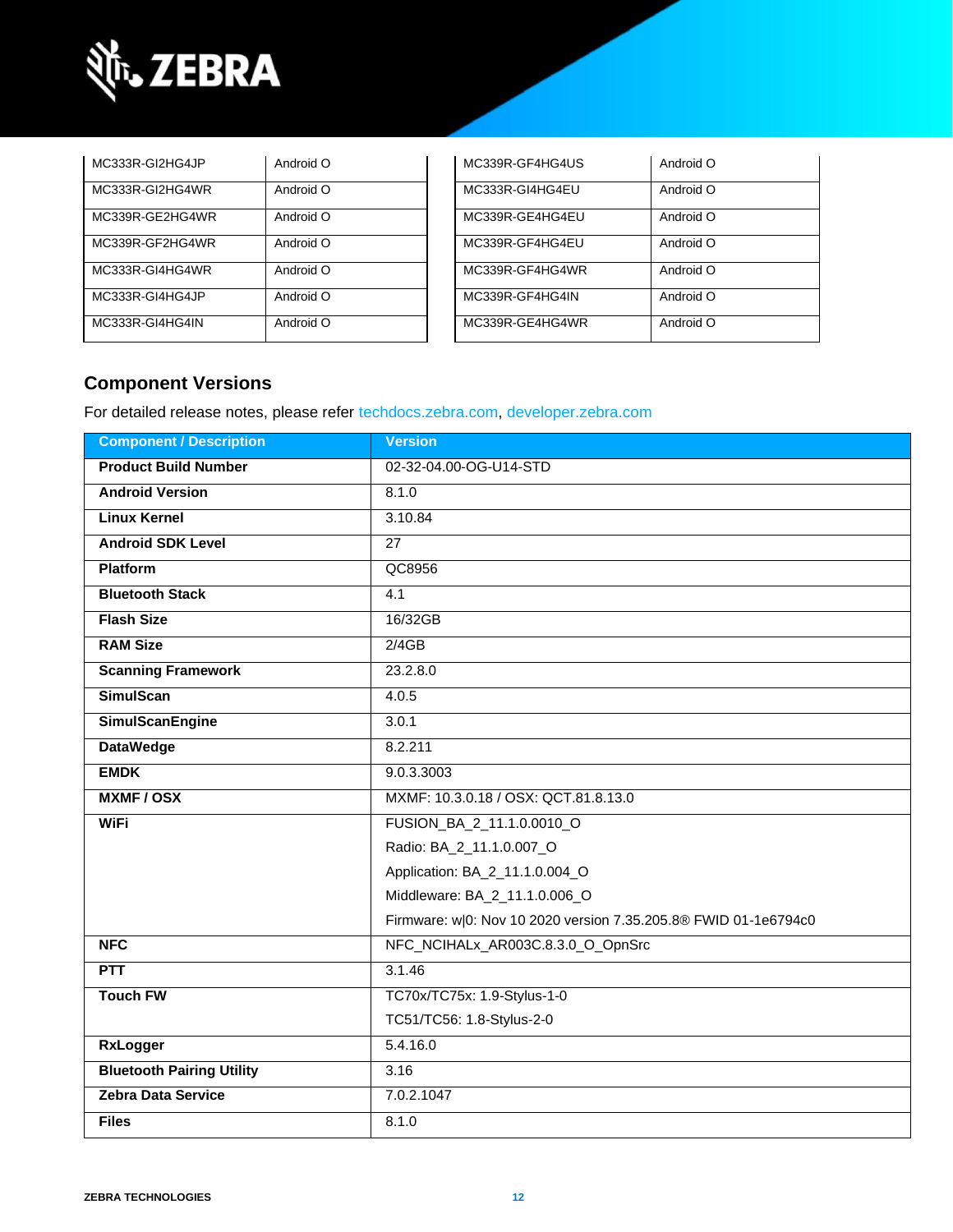

| <b>Stage Now</b>                 | 5.1.0.1                                                                |  |
|----------------------------------|------------------------------------------------------------------------|--|
| <b>Battery Swap</b>              | 1.0                                                                    |  |
| <b>User Guide</b>                | TC51: 1.0, TC56: 2.0, TC70x/TC75x: 1.0.0                               |  |
| Camera                           | 2.0.002                                                                |  |
| <b>MSRN</b>                      | 2.01                                                                   |  |
| Zebra Volume Control (ZVC)       | 2.3.1.11                                                               |  |
| <b>Battery Manger</b>            | 1.4.2                                                                  |  |
| <b>ActiveEdge</b>                | 2.5.16                                                                 |  |
| <b>WorryFree WiFi Analyzer</b>   | WFW_BA_2_7.0.0.001_O                                                   |  |
| <b>Device Central</b>            | 2.1.0.17                                                               |  |
| Zebra Software License Manager   | 5.0.0                                                                  |  |
| Audio                            | 0.8.0.0                                                                |  |
| <b>Acoustic Profiles</b>         | TC51: General: AO1.1 Cellular: N/A                                     |  |
|                                  | TC51HC: General: AO2.2 Cellular: N/A                                   |  |
|                                  | TC70x: General: BO1.2 Cellular: N/A                                    |  |
|                                  | TC56: General: AO3.1 Cellular: AO3.2                                   |  |
|                                  | TC75x: General: BO2.2 Cellular: BO2.1                                  |  |
|                                  | VC80x: General: EO1.1 Cellular: N/A                                    |  |
|                                  | MC33x: General: DO1.1 Cellular: N/A                                    |  |
| <b>OemInfo</b>                   | 9.0.0.282                                                              |  |
| <b>Enterprise Keyboard (EKB)</b> | 2.2.2.3                                                                |  |
| <b>RFID Module</b>               | MC3300R: PAAEES00-001-R03                                              |  |
| <b>RFID Radio</b>                | MC3300R: 2.0.30.0                                                      |  |
| Zebra RFID Mobile (Demo App)     | MC3300R: 1.0                                                           |  |
| <b>RFID Manager Application</b>  | MC3300R: 2.0.10.3                                                      |  |
| <b>RFID System Service</b>       | MC3300R: 2.0.4.2                                                       |  |
| <b>Baseband</b>                  | ATLAS-W200720A-008.2-00033.0                                           |  |
| <b>Fingerprint</b>               | Zebra/TC70x/TC70x:8.1.0/02-32-04.00-OG-U14-STD/464:user/release-keys   |  |
|                                  | Zebra/TC51/TC51:8.1.0/02-32-04.00-OG-U14-STD/464:user/release-keys     |  |
|                                  | Zebra/TC51/TC51HC:8.1.0/02-32-04.00-OG-U14-STD/464:user/release-keys   |  |
|                                  | Zebra/TC75x/TC75x:8.1.0/02-32-04.00-OG-U14-STD/464:user/release-keys   |  |
|                                  | Zebra/TC75x/TC75xDF:8.1.0/02-32-04.00-OG-U14-STD/464:user/release-keys |  |
|                                  | Zebra/TC56/TC56:8.1.0/02-32-04.00-OG-U14-STD/464:user/release-keys     |  |
|                                  | Zebra/MC33/MC33:8.1.0/02-32-04.00-OG-U14-STD/464:user/release-keys     |  |
|                                  | Zebra/MC33/MC33C:8.1.0/02-32-04.00-OG-U14-STD/464:user/release-keys    |  |
|                                  | Zebra/VC80x/VC80x:8.1.0/02-32-04.00-OG-U14-STD/464:user/release-keys   |  |
| <b>Security Patch Level</b>      | February 05 2021                                                       |  |
| <b>GMS Version</b>               | 8.1_201812                                                             |  |